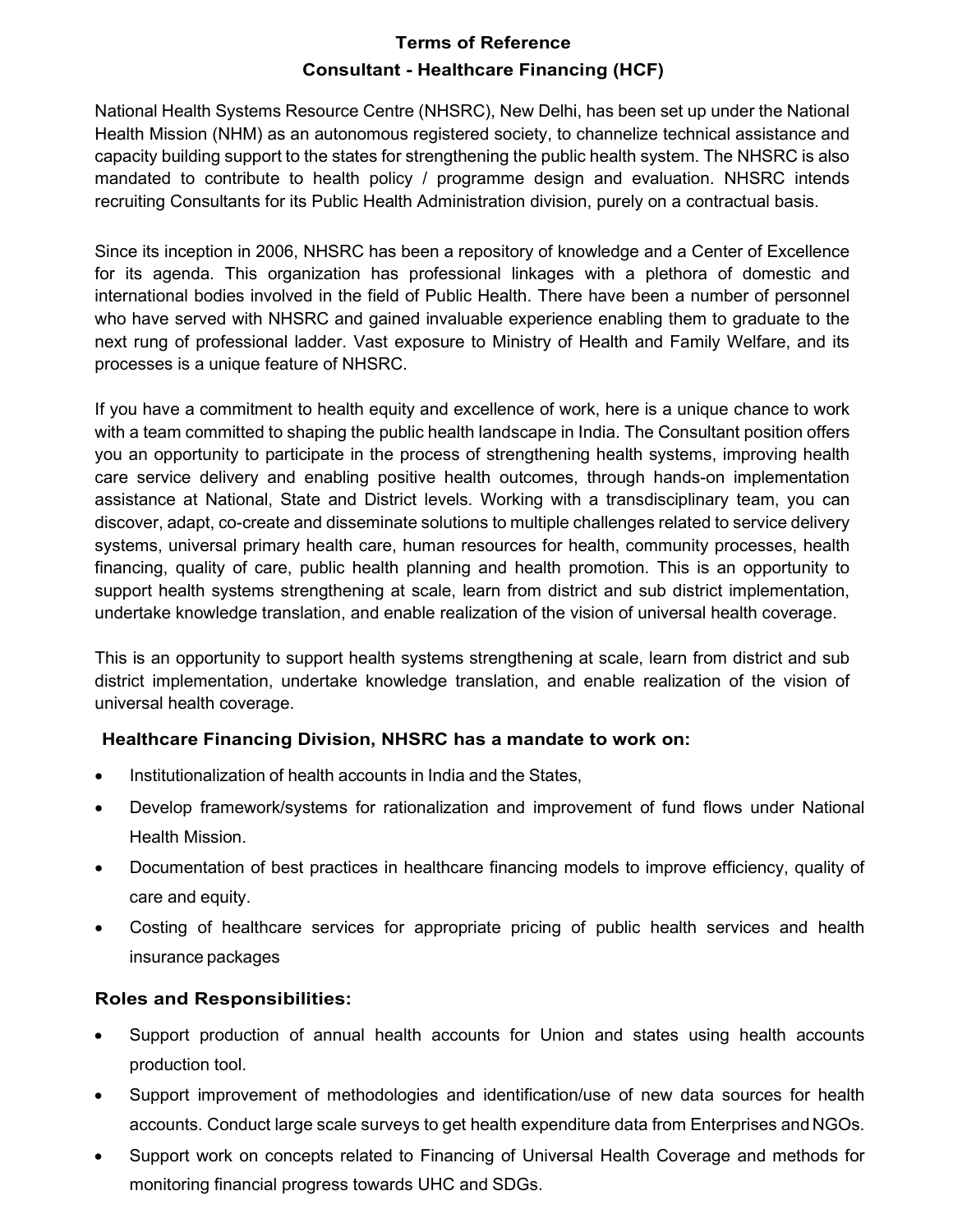- Publish research regarding healthcare financing policy, budgetary allocations and expenditures and household out of pocket expenditures.
- Support documentation of strategic purchasing and best practices in healthcare financing models to improve efficiency, quality of care and equity
- Support Costing of healthcare services and work on team-based performance incentives.
- Participate in expert meetings, committees of the government/ other institutions representing NHSRC on aspects related to healthcare financing
- Assist Healthcare Financing team in organizing workshops, seminars, conferences and trainings at central, regional, district and facility level; on the theme of Healthcare Financing in general
- Any other task as assigned by Advisor/Team Lead Healthcare Financing and Executive Director, **NHSRC**

### Qualification and Experience:

Medical / Dental/ BAMS/BHMS degree from a reputed Institute with a Masters qualification in Public Health/Health Management or Health Financing; MBA (Finance)/Masters in Public Policy or Doctorate/ M.Phil. in economics with work in Health Financing – Master's in Economics could also be considered provided the candidate has published papers related to health economics.

Minimum 2 years post qualification experience of working with health sector with focus on healthcare financing.

#### Other Qualities:

- Team player show ability to work with government officials, administration, community representatives, and other domestic/ international partners.
- Excellent communication skills (including written and presentation skills) in English and a working knowledge of Hindi.
- Computer proficiency including MS Office (Word/Excel/PowerPoint) and ability to undertake search Engine based research. Knowledge of statistical packages (like EPI - info/SPSS/Stata/SAS) is desirable.
- Ability of multi-tasking and adherence to tight timelines under increased work- pressure.
- Strategic thinking and leadership skills

Formal educational qualification could be relaxed for suitable candidates.

Age Limit: 35 years (As on last date of receiving applications)

Work Location: The position is New Delhi based with travel to different states and districts

Remuneration Range: Between Rs. 60,000/- to Rs. 1,20,000/-\* \*Fee offered within the band will be commensurate with qualification and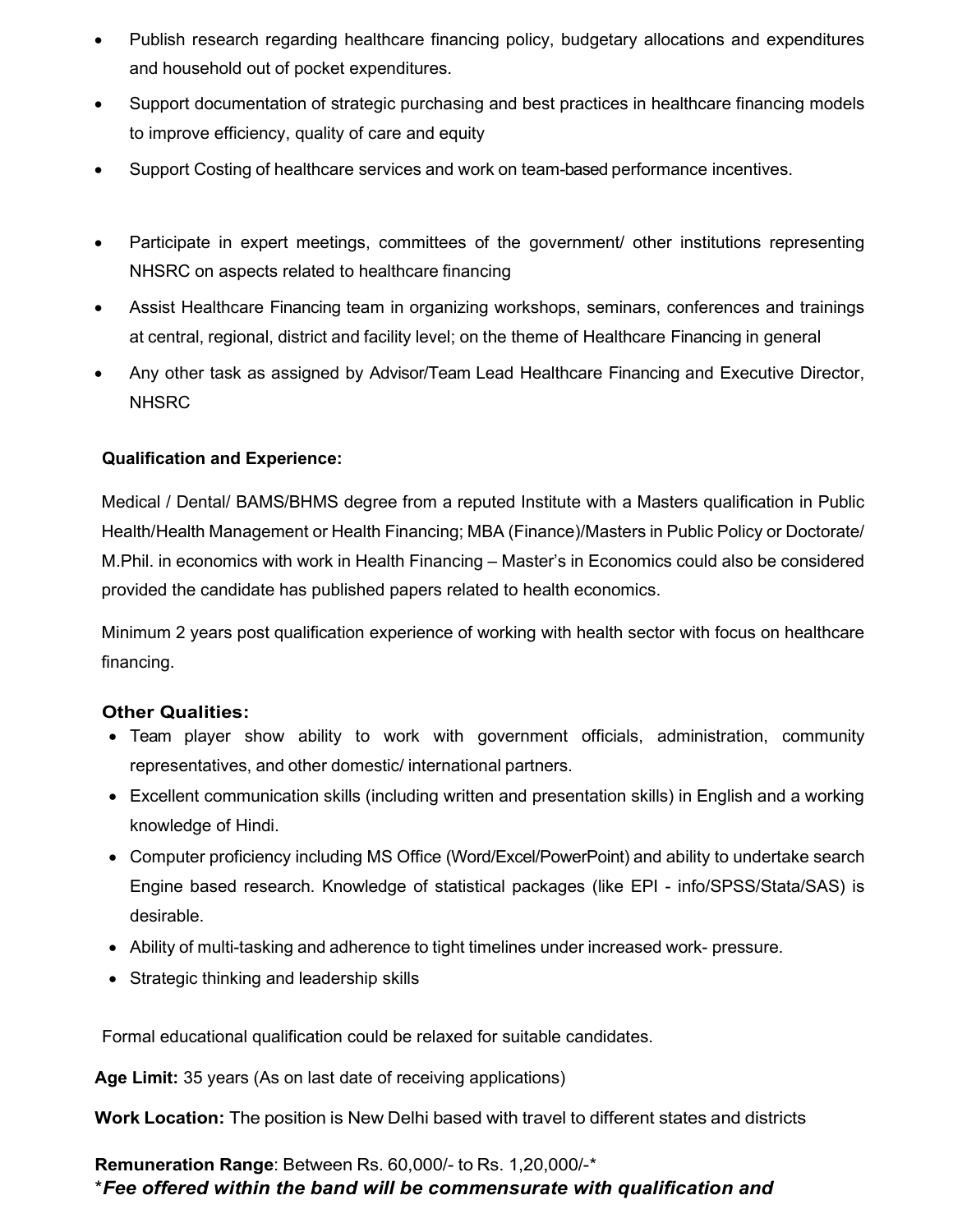#### experience

Other Benefits: In addition to the renumeration mentioned above, Consultants of NHSRC are entitled to Free Accidental insurance, Subsidized Medical insurance, Mobile bills reimbursement, Laptop reimbursement (As per NHSRC Policy), 30 days Consolidated leave, fully paid Maternity leave (For Female Consultants) as per Government of India policy, performance linked increments, TA/ DA and per diem for on-duty visits.

Duration of Contract: Initial Contract till 31st March 2024 (with further extension subject to satisfactory performance)

Candidates selected in this interview could be considered for other vacant positions at NHSRC requiring similar skill sets and at appropriate level.

How to apply: Candidates are requested to fill the online application correctly which is available on the NHSRC website (http://nhsrcindia.org). Applications will be accepted in the prescribed online application format only. Last date for receiving applications is 15<sup>th</sup> February 2022.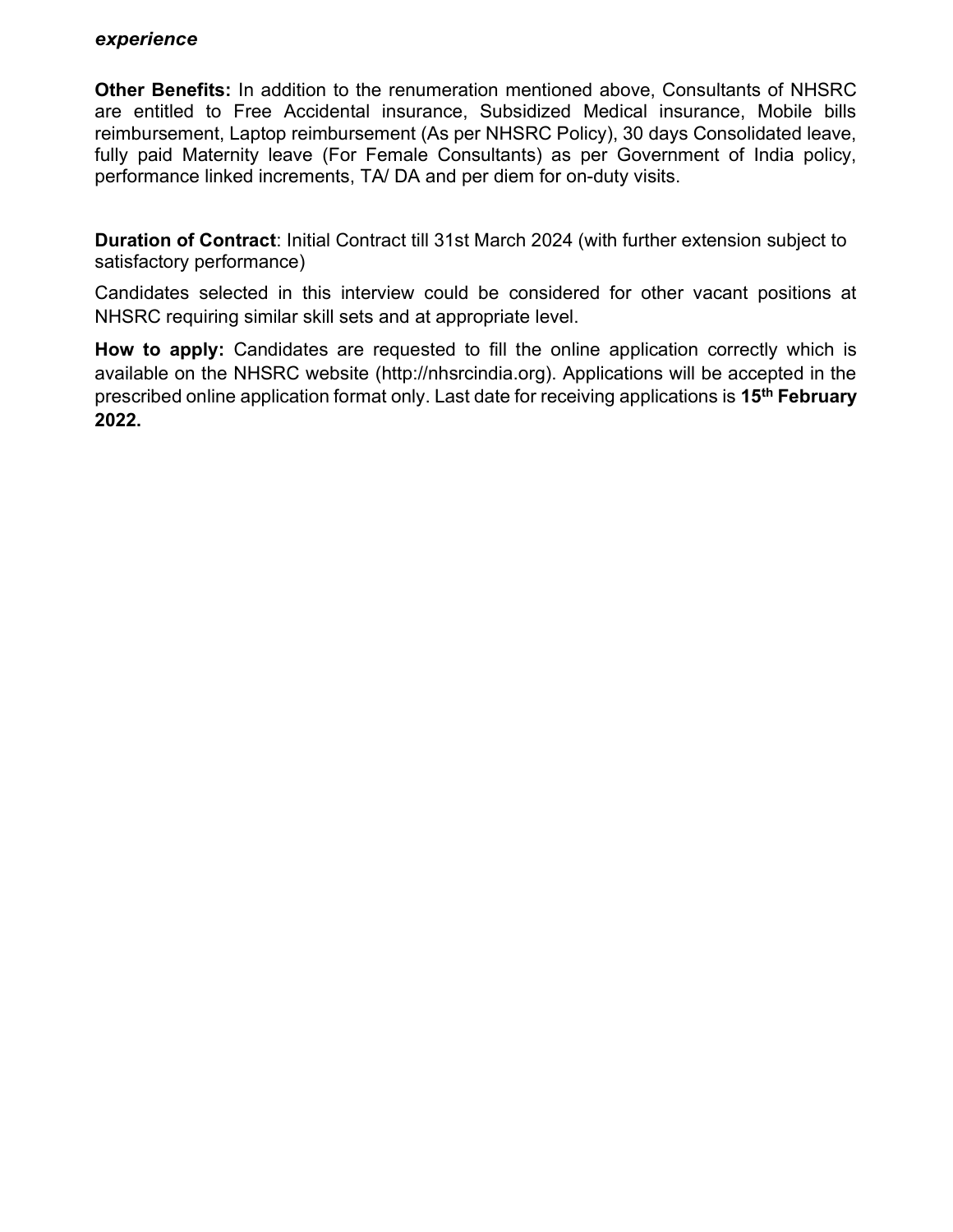## संदर्भ शर्तें

# कनसल्टेंट- स्वास्थ्य वित्तपोषण (एचसीएफ)

राष्ट्रीय स्वास्थ्य प्रणाली संसाधन केंद्र (एनएचएसआरसी), नई दिल्ली की स्थापना राष्ट्रीय स्वास्थ्य मिशन (एनएचएम) के अंतर्गत स्वायत्त पंजीकृत संस्था के रूप में की गई है। एनएचएसआरसी का उद्देश्य सार्वजनिक स्वास्थ्य प्रणाली को मजबुत करने के लिए राज्यों को तकनीकी सहायता उपलब्ध कराना और क्षमता निर्माण में समर्थन देना है। एनएचएसआरसी को स्वास्थ्य नीति / कार्यक्रम डिजाइन और मूल्यांकन के लिए योगदान करने का भी जनादेश प्राप्त है। एनएचएसआरसी विशुद्ध रूप से अनुबंध आधार पर अपने सार्वेजनिक स्वास्थ्य प्रशासन प्रभाग के लिए कनसल्टेंट्स की भर्ती की इरादा रखता है।

वर्ष 2006 में आरंभ से ही एनएचएसआरसी अपने एजेंडे के लिए ज्ञान का भंडार और उत्कृष्टता का केंद्र रहा है। इस संगठन के सार्वजनिक स्वास्थ्य के क्षेत्र में संलग्न अनेक घरेलू और अंतरराष्ट्रीय निकायों के साथ व्यावसायिक संबंध हैं। ऐसे अनेक व्यक्ति हैं जिन्होंने एनएचएसआरसी के साथ कार्य किया और अमूल्य अनुभव प्राप्त किया जिससे पेशेवर मंजिल की अगली सीढ़ी पर छलांग लगाने में सक्षम हुए। स्वास्थ्य एवं परिवार कल्याण मंत्रालय के साथ कार्य करने के एनएचएसआरसी अवसरों के की प्रक्रियाएं इसकी विशेषताएं व्यापक साथ अनूठी हैं |

यदि आप स्वास्थ्य निष्पक्षता और उत्कृष्टता के लिए प्रतिबद्ध हैं तो यह भारत में सार्वजनिक स्वास्थ्य परिदृश्य को दिशा देने के लिए प्रतिबद्ध टीम के साथ कार्य करने का अनूठा अवसर है। यह पद आपको स्वास्थ्य प्रणाली को मजबूत करने, स्वास्थ्य सेवा वितरण में सुधार और राष्ट्रीय, राज्य एवं जिला स्तरों पर कार्यान्वयन सहायता के बारे में अनुभव के माध्यम से सकारात्मक स्वास्थ्य परिणाम प्राप्त करने की प्रक्रिया में भागीदारी का अवसर उपलब्ध कराता है। विभिन्न क्षेत्रों में काम करने वाले दल के साथ कार्य करके आप सेवा वितरण प्रणाली, सार्वभौमिक प्राथमिक स्वास्थ्य देखभाल, स्वास्थ्य के लिए मानव संसाधन, सामुदायिक प्रक्रियाओं, स्वास्थ्य वित्तपोषण, देखभाल की गुणवत्ता एवं रोगी सुरक्षा, सार्वजनिक स्वास्थ्य नियोजन और स्वास्थ्य संवर्द्धन संबंधी अनेक चुनौतियों के समाधान खोजने, अपनाने, सह-सृजन के साथ उनका प्रचार–प्रसार कर सकते हैं।

यह व्यापक स्तर पर स्वास्थ्य प्रणाली को मजबूत करने में समर्थन देने, जिला और उप–जिला कार्यान्वयन से सीखने, ज्ञान का अनुवाद करने या दूसरों तक पहुंचाने और सार्वभौमिक स्वास्थ्य कवरेज के दुष्टिकोण को साकार करने में सक्षम बनाने का अवसर है।

### स्वास्थ्य देखभाल वित्तपोषण प्रभाग, एनएचएसआरसी को निम्नलिखित के बारे में कार्य करने का जनादेश प्राप्त है:

- भारत और राज्यों में स्वास्थ्य लेखा का संस्थानीकरण
- राष्ट्रीय स्वास्थ्य मिशन के अंतर्गत धन के प्रवाह को औचित्यपूर्ण बनाने और सुधार के लिए रूपरेखा / प्रणालियां विकसित करना
- दक्षता, देखभाल की गुणवत्ता और साम्यता में सुधार के लिए स्वास्थ्य देखभाल वित्तपोषण मॉडलों में श्रेष्ठ परिपाटियों का प्रलेखन
- सार्वजनिक स्वास्थ्य सेवाओं और स्वास्थ्य बीमा पैकेज्स के समुचित मूल्यन के लिए स्वास्थ्य देखभाल सेवाओं का लागत निर्धारण

## भूमिकाएं और जिम्मेदारियांः

• हेल्थ अकाउंट्स प्रोडक्शन टूल के उपयोग से संघ और राज्यों के लिए वार्षिक स्वास्थ्य लेखा तैयार करने में समर्थन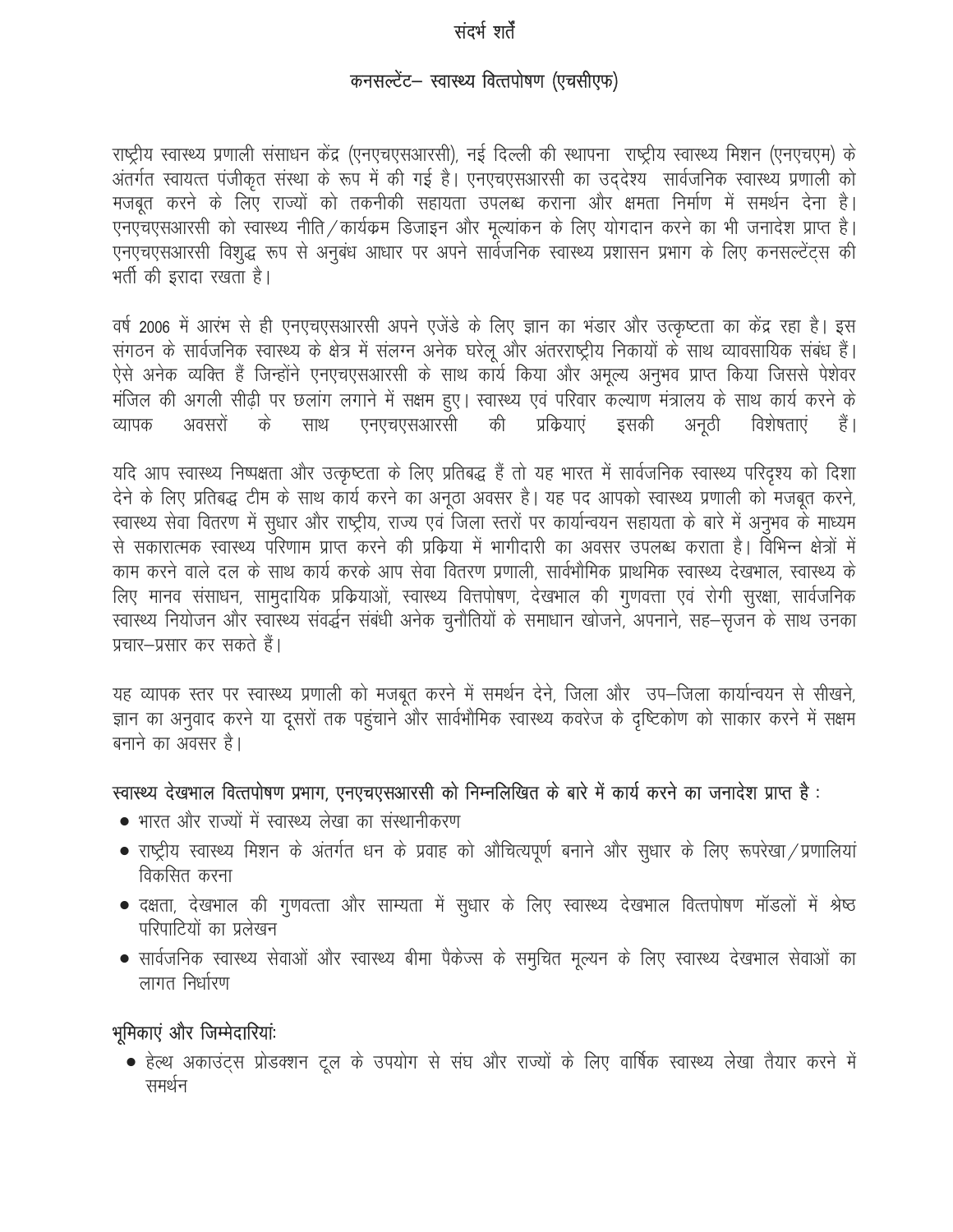- स्वास्थ्य लेखा के लिए विधियों और नए डेटा स्रोतों की पहचान/उपयोग को सुधारने में समर्थन करना। उद्यमों और एनजीओ से स्वास्थ्य व्यय के आंकड़े लेने के लिए व्यापक स्तर पर सर्वेक्षण करना।
- सार्वभौमिक स्वास्थ्य कवरेज (यूनिवर्सल हेल्थ कवरेज) के वित्तपोषण संबंधी परिकल्पनाओं और यूएचसी एवं एसड़ीजी की दिशा में वित्तीय प्रगति की निगरानी के लिए विधियों के बारे में कार्य का समर्थन करना
- स्वास्थ्य देखभाल वित्तपोषण नीति, बजटीय आवंटनों और व्यय तथा घर में अतिरिक्त (आउट ऑफ पॉकेट) व्यय संबंधी अनुसंधान प्रकाशित करना
- रणनीतिक खरीद और दक्षता, देखभाल की गुणवत्ता एवं साम्यता में सुधार के लिए स्वास्थ्य देखभाल वित्तपोषण मॉडलों में श्रेष्ठ परिपाटियों के प्रलेखन में समर्थन
- स्वास्थ्य देखभाल सेवाओं की लागत निर्धारण और टीम आधारित कार्य प्रदर्शन प्रोत्साहन के कार्य में समर्थन
- स्वास्थ्य देखभाल वित्तपोषण संबंधी पहलुओं के बारे में सरकार / एनएचएसआरसी का प्रतिनिधित्व करने वाले अन्य संस्थानों की विशेषज्ञ बैठकों, समितियों में भाग लेना
- सामान्य रूप से स्वास्थ्य देखभाल वित्तपोषण के विषय पर केंद्रीय, क्षेत्रीय, जिला और स्वास्थ्य केंद्र के स्तर पर कार्यशालाओं, सेमीनारों, सम्मेलनों और प्रशिक्षण के आयोजन में स्वास्थ्य देखभाल वित्तपोषण टीम की सहायता करना
- सलाहकार/टीम लीड हेल्थकेयर वित्तपोषण और कार्यपालक निदेशक, एनएचएसआरसी द्वारा सौंपा गया कोई अन्य कार्य करना

# शैक्षिक योग्यता और अनुभव

प्रतिष्ठित संस्थान से मेडिकल/डेंटल/बीएएमएस/बीएचएमएस डिग्री के साथ सार्वजनिक स्वास्थ्य/स्वास्थ्य प्रबंधन या स्वास्थ्य वित्तपोषण में स्नातकोत्तर शिक्षा य सार्वजनिक नीति में एमबीए (फाइनान्स) / स्नातकोत्तर या अर्थशास्त्र में डॉक्टरेट / एमफिल के साथ स्वास्थ्य वित्तपोषण में कार्य – अर्थशास्त्र में स्नातकोत्तर पर विचार किया जा सकता है बशर्ते उम्मीदवार के स्वास्थ्य अर्थशास्त्र संबंधी पेपर्स प्रकाशित हुए हों।

शैक्षिक योग्यता के बाद स्वास्थ्य देखभाल वित्तपोषण पर फोकस के साथ स्वास्थ्य क्षेत्र में कार्य करने का न्यूनतम 2 वर्ष का अनुभव

# अन्य गुणः

- सरकारी अधिकारियों, प्रशासन, सामुदायिक प्रतिनिधियों और अन्य घरेलू / अंतरराष्ट्रीय साझेदारों के साथ कार्य करने की क्षमता दिखाने वाला टीम प्लेयर
- अंग्रेजी में उत्कृष्ट संचार कौशल (लिखित और प्रस्तुति कौशल के साथ) और हिंदी का कार्यसाधक ज्ञान
- एमएस ऑफिस (वर्ड / एक्सेल / पॉवरपाइंट) सहित कंप्यूटर प्रवीणता और सर्च इंजन आधारित खोज करने की क्षमता । संख्यात्मक पैकेज्स का ज्ञान (जैसे ईपीआई– इन्फो / एसपीएसएस / स्टाटा / एसएएस) वांछनीय है
- मल्टी-टास्किंग (अनेक कार्य) की क्षमता और बढ़े हुए कार्य के दबाव के तहत कड़ी समय सीमा का अनुपालन
- रणनीतिक चिंतन और नेतृत्व कौशल
- उपयुक्त उम्मीदवारों के लिए औपचारिक शैक्षिक योग्यता में छूट दी जा सकती है।

आयु सीमा: 35 वर्ष (आवेदन प्राप्त होने की अंतिम तिथि को)